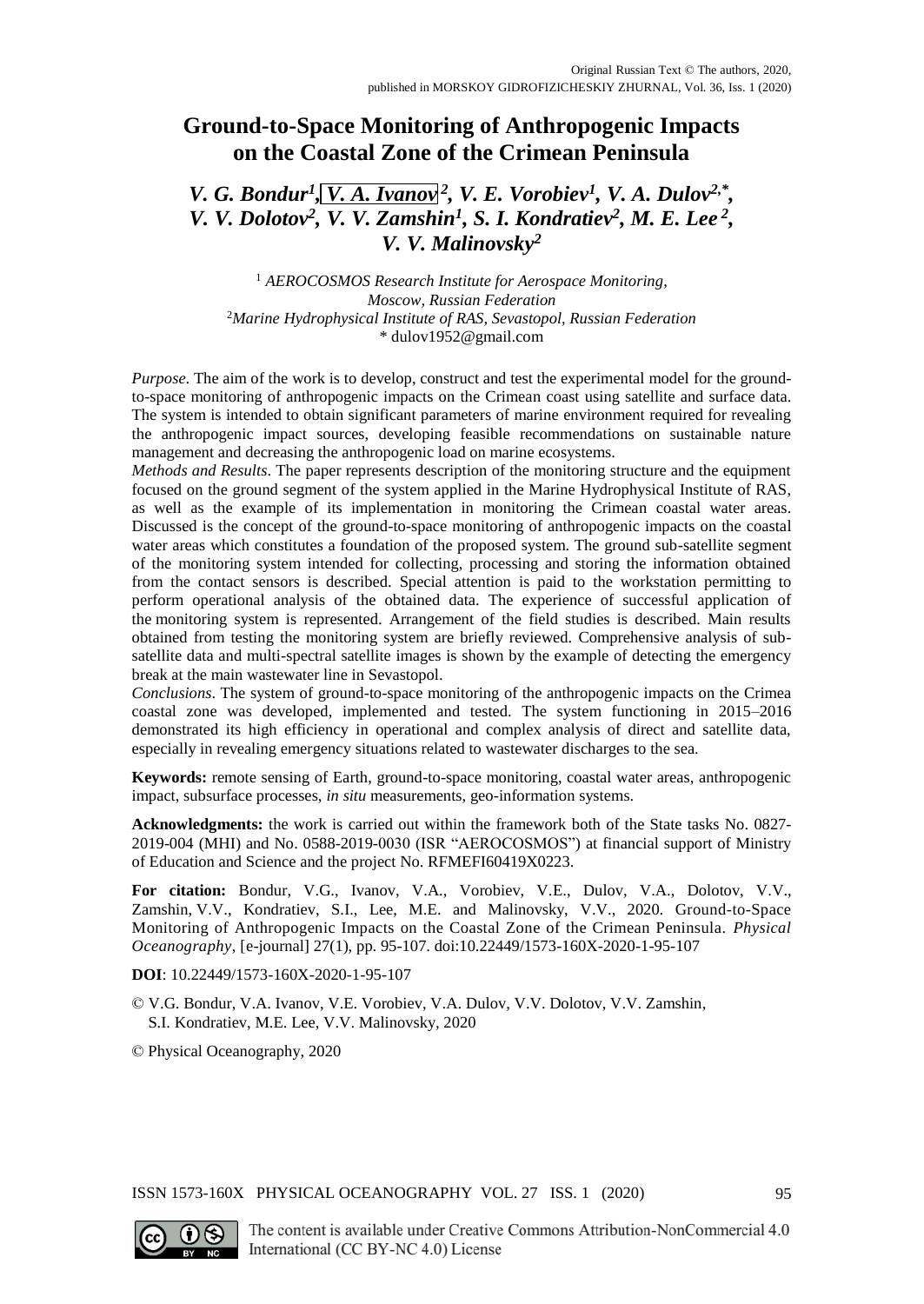#### **Introduction**

The ecological state of the Black Sea remains problematic. This is due to the anthropogenic load increase, primarily in the coastal areas of the Black Sea, as well as to an increased risk of technological accidents and natural disasters [1, 2]. Moreover, there are practically no regular comprehensive studies of the state of coastal areas and separate bays, although it is there that emergency and extremely unfavorable situations associated with anthropogenic impacts can be expected [1, 3]. Under these conditions, it is vital to develop systems for monitoring the state of the marine environment and ecosystems in coastal zones [4–7].

Monitoring of the coastal water areas state is traditionally carried out by ground-based (see, for example,  $[8-11]$ ) or space (see, for example,  $[6, 7, 9, 12-17]$ ) means.

Ground monitoring is based on continuous or fragmented contact information at specific points in the water, sometimes at coastal stations. By now, large databases of in situ measurements have been accumulated for the coastal areas of the Black, Barents and Kara Seas (see, for example, [18]). A significant drawback of ground monitoring is the inability to cover the entire area of interest, for example, shelf zones of the Black Sea coast of the Russian Federation. In addition, contact measurements in marine conditions are an expensive part of this method, since they require the involvement of expensive measuring equipment and carriers (vessels platforms, etc.), as well as highly qualified specialists for carrying out measurements and their analysis [8, 10–12, 19].

In turn, space monitoring based on the analysis of satellite images of coastal waters cannot provide all the necessary information with the required detail [2, 12–16].

For adequate estimation of the important characteristics of the aquatic environment, remote data require calibration and validation using sub-satellite information [9–11, 19], leading to the need to combine the results of remote and contact measurements. Such integration is also necessary for model calculations for the purpose of diagnosing or predicting processes in the marine environment under anthropogenic impact [12, 15].

Integrated monitoring of the marine environment based on satellite and ground measurements was successfully applied in a number of separate studies (see, for example, [11, 15, 18]). However, its systematic application using a special system of interacting satellite and ground segments remains at the stage of discussion of the future plans [19].

In 2015–2016 an experimental model of a system of ground-to-space monitoring of anthropogenic impacts on the coastal zone of the Crimean Peninsula was developed, created and tested. This article highlights the successful experience of organizing and carrying out of this work, presents a conceptual and technical description of the system, its structure and features with an emphasis on its ground segment, implemented on the basis of Marine Hydrophysical Institute. The functioning of the system is considered on the example of a comprehensive analysis of sub-satellite data and multispectral satellite imagery, as a result of which an emergency break of the main sewage discharge line in Sevastopol was found.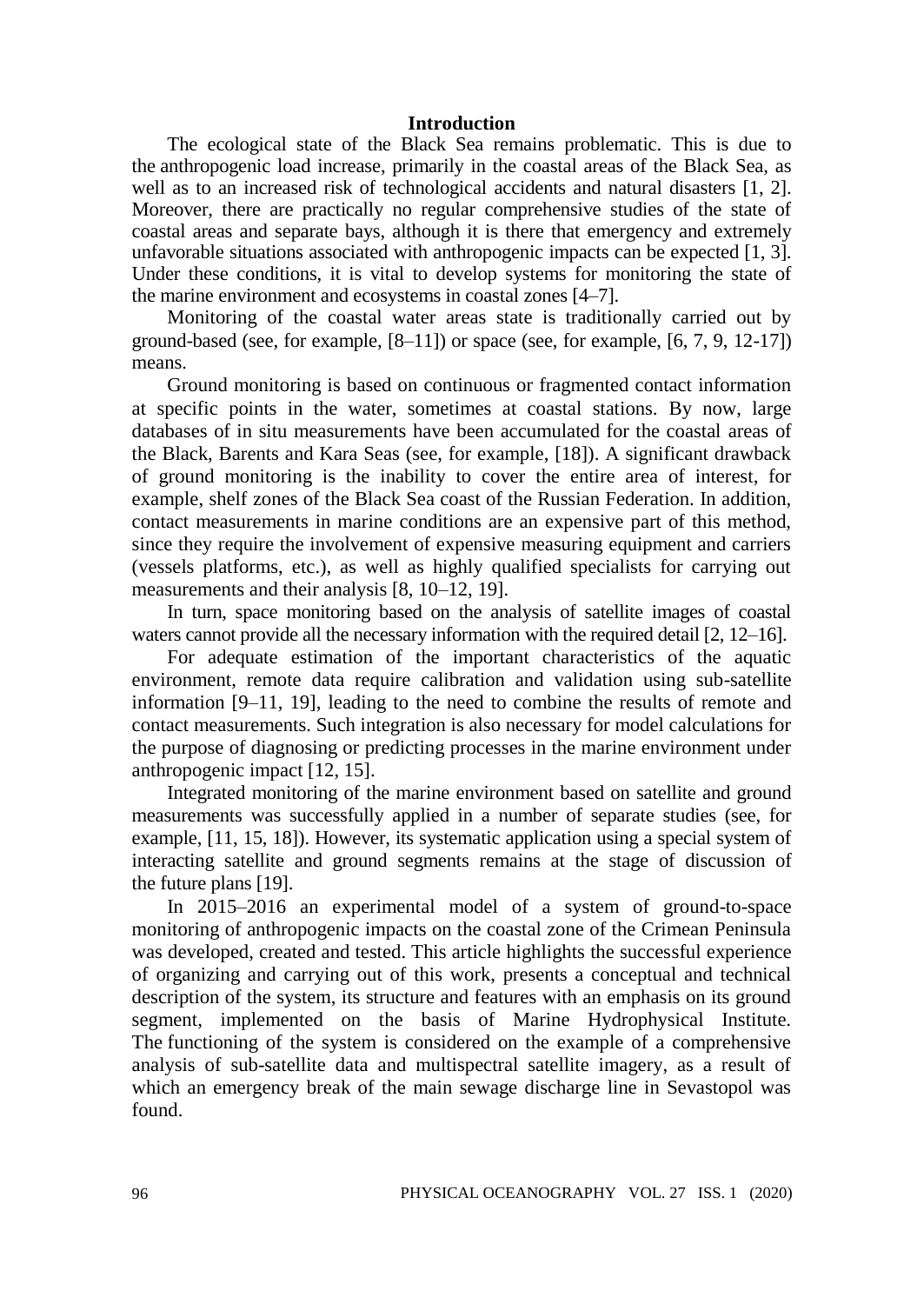### **Coastal water area monitoring concept**

The concept of ground-to-space monitoring of coastal waters is as follows:

1. As a result of the collection and accumulation of synchronous and quasisynchronous contact and satellite data, ideas about the background (safe) state of the considered water areas and its anomalous changes associated with anthropogenic impacts and, possibly, with natural factors are formed.

2. Anomalies detected during satellite monitoring are promptly studied by contact means. Studies, in particular, include determining the characteristics of the marine environment that cannot be obtained from satellite measurements. The processing satellite data methods are being tuned and the results of their processing are validated [14, 15, 20].

3. Adequate assessments of the ecological state of water areas and levels of negative impacts on them are formed.

4. In case of environmental disruption or threat of a disaster, recommendations on environmental management are given and relevant information is provided to interested state and regional structures [14, 15].

Within the framework of the presented concept, taking into account the results of previous studies [14, 15, 21–23], an experimental model of a monitoring system for anthropogenic impacts on the shelf zones of the Black Sea coast of the Russian Federation (hereinafter referred to as the Monitoring System) was created, using satellite and contact data. The space segment of the system was considered in detail in [24], a number of results obtained during its testing are given in [2, 25, 26]. This paper presents the sub-satellite segment of the Monitoring System, which provides the collection, processing and storage of the sub-satellite data.

### **The structure and composition of the sub-satellite segment of the ground-to-space Monitoring System**

Composition of basic elements considered segment of the Monitoring System shown in Fig. 1.

Contact data on anthropogenic impacts on coastal waters are obtained, as a rule, from vessels, coastal stations and offshore platforms and drifting buoy stations [8–10, 14]. R/V *Biryuza*, the stationary oceanographic platform (SOP) and the coastal instrument complex of Marine Hydrophysical Polygon of RAS in Katsiveli village, a complex of flow hydrophysical associated measurements, in which the measurement process and data structure correspond to the buoy stations, were involved in the testing of the functioning of the experimental sample of the Monitoring System for collecting satellite data.

*Measuring instruments* were selected taking into account the requirements for measuring the background characteristics of water, identifying anthropogenic and natural pollution sources and validating the processing space data results. Subsatellite measurements cover:

– characteristics of the sea surface and the atmosphere driving layer necessary for the satellite data interpretation;

– hydrological characteristics of waters, including vertical profiles of temperature and salinity, current velocity vector and records of internal waves;

– turbulence characteristics;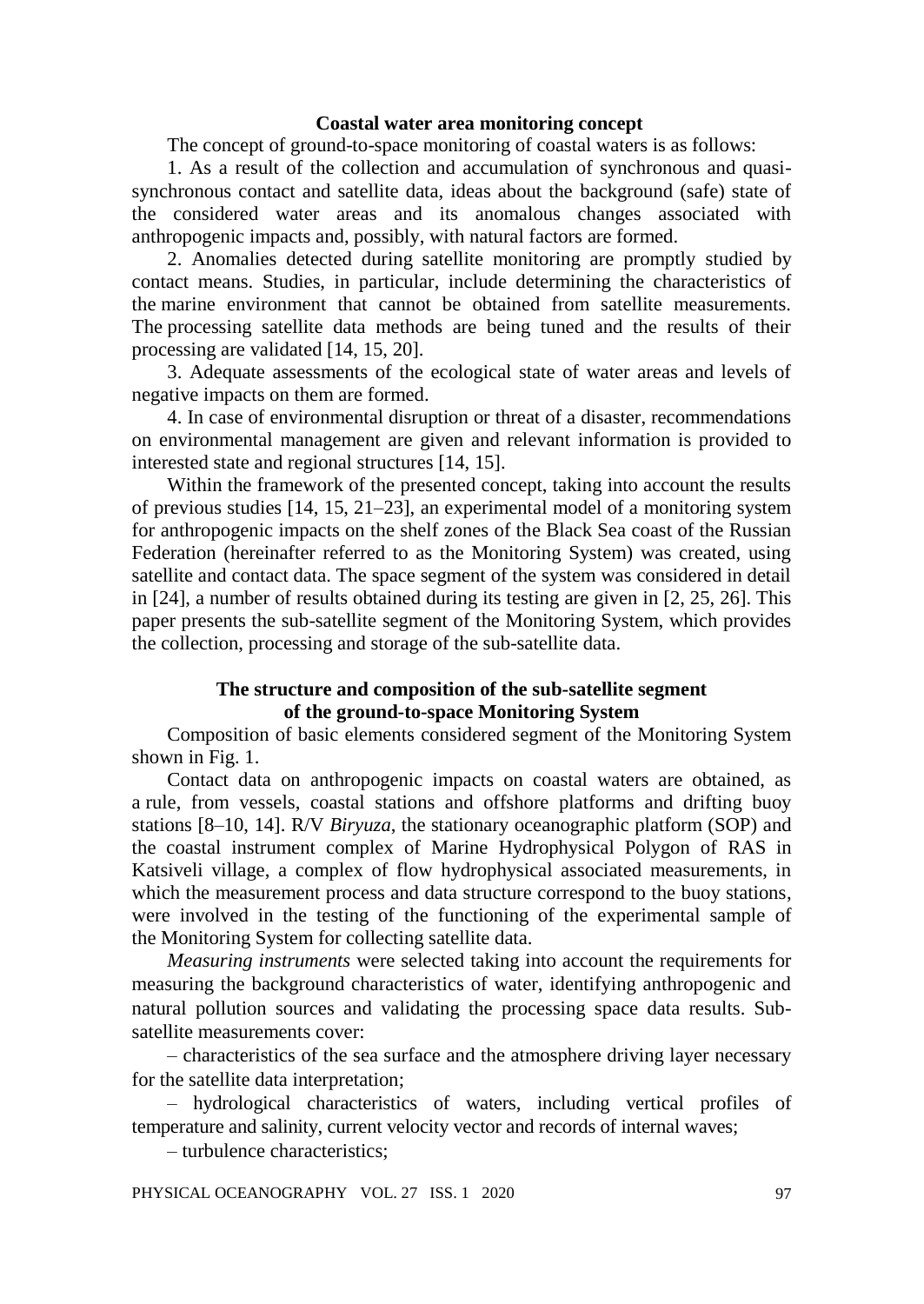– optical characteristics of the water column and sea surface;

– hydrochemical and microbiological characteristics of water.

# A segment of the Monitoring System based on in-situ sea data



**F i g. 1.** Structural scheme of sub-satellite segment of the ground-to-space Monitoring System

For the sub-satellite data processing, software related to instrumentation complexes and special programs for the primary processing and quality control of each data type was applied.

*Information products*, which represented data files with a fixed structure, contained relevant field information on significant parameters of the aquatic environment and anthropogenic impacts on coastal ecosystems, as well as contact information recorded at the time of satellite imagery. This allowed the validation of space data processing results. Information products have significantly simplified the transition from field measurements to the analysis of their results [10].

When testing the functioning of the experimental model of the Monitoring System, the subsatellite segment formed 22 types of information products, including the following ones:

– general meteorological characteristics,

- frequency-angle spectra of surface waves,
- hydrological structure of waters,
- currents (*ADCP* data),
- vertical light attenuation profiles,
- distribution of hydrochemical characteristics,
- distribution of hydrobiological characteristics,

– related data on the hydrometeorological situation (synoptic maps, driving wind maps based on open scatterometer data, model calculations), etc.

Within each information product, the data was distributed according to specific types of significant parameters of the aquatic environment, for example,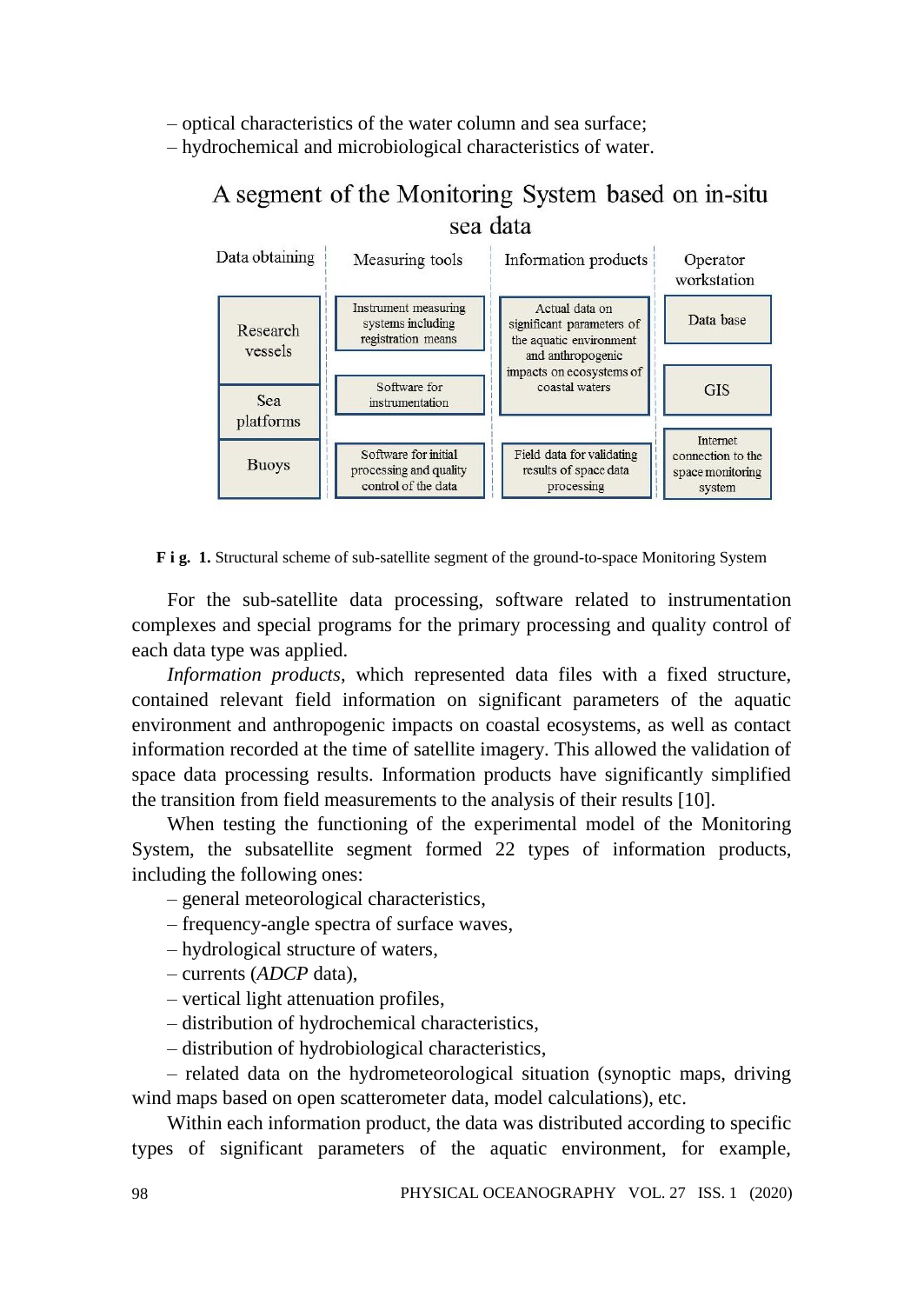hydrochemical characteristics included: oxygen content, water saturation with oxygen (in %), total inorganic carbon content, alkalinity, phosphate content, silicic acid content, nitrate and nitrite content, content ammonium ions, total suspension and acidity.

*The System operator's workplace* is intended for the operational analysis of full-scale oceanographic data, as well as for the automatic assimilation of archival and relevant information on monitoring coastal waters. It provides the exchange of information with the Monitoring System via the Internet [24]. The workplace combines a database (DB) and a geographic information system (GIS) of oceanographic orientation. The database is formed from relevant, archival and related information, which could be supplemented by photos and videos from the research area, satellite data and simulation results [27]. Using the database allowed:

– include any number of bitmaps;

– visualize all materials in any combination against the background of a base map with up to 10 thematic layers (including land and sea topography);

– organize named spatial bookmarks with the aim of quick spatial movement on the map;

– obtain vertical distributions of any measured parameters at the selected oceanographic station;

– process trace and time records;

– carry out horizontal spatial interpolation for any horizon or selected water layer with the generation of a digital array in the GS Surfer7 Binary GRID format, presenting the results in the form of grid regular distributions, followed by the implementation of geoprocessing functions;

– display an image of the working window with all tabs in the JPG-format or web-page;

– export spatially referenced raster images in GeoTIFF-format.

Examples of using these features are illustrated in Fig. 2 where the operator's working window is shown. In order to perform hydrological analysis, we can display the selected area with the position of the stations in a given period of time, select a station and consider hydrological profiles (Fig. 2, *a*). The data on the surface layer turbidity in the area of water treatment facilities in Simeiz on 05.28.2016 include both a map of the vessel's route and a record along the route (Fig. 2, *b*). The satellite image can be combined with a contour map of the sea surface temperature obtained from the contact measurements (Fig. 2, *c*). An analysis of the sea surface state can be performed based on the measured frequency-angular spectra of surface waves (Fig. 2, *d*, white line gives the wind direction).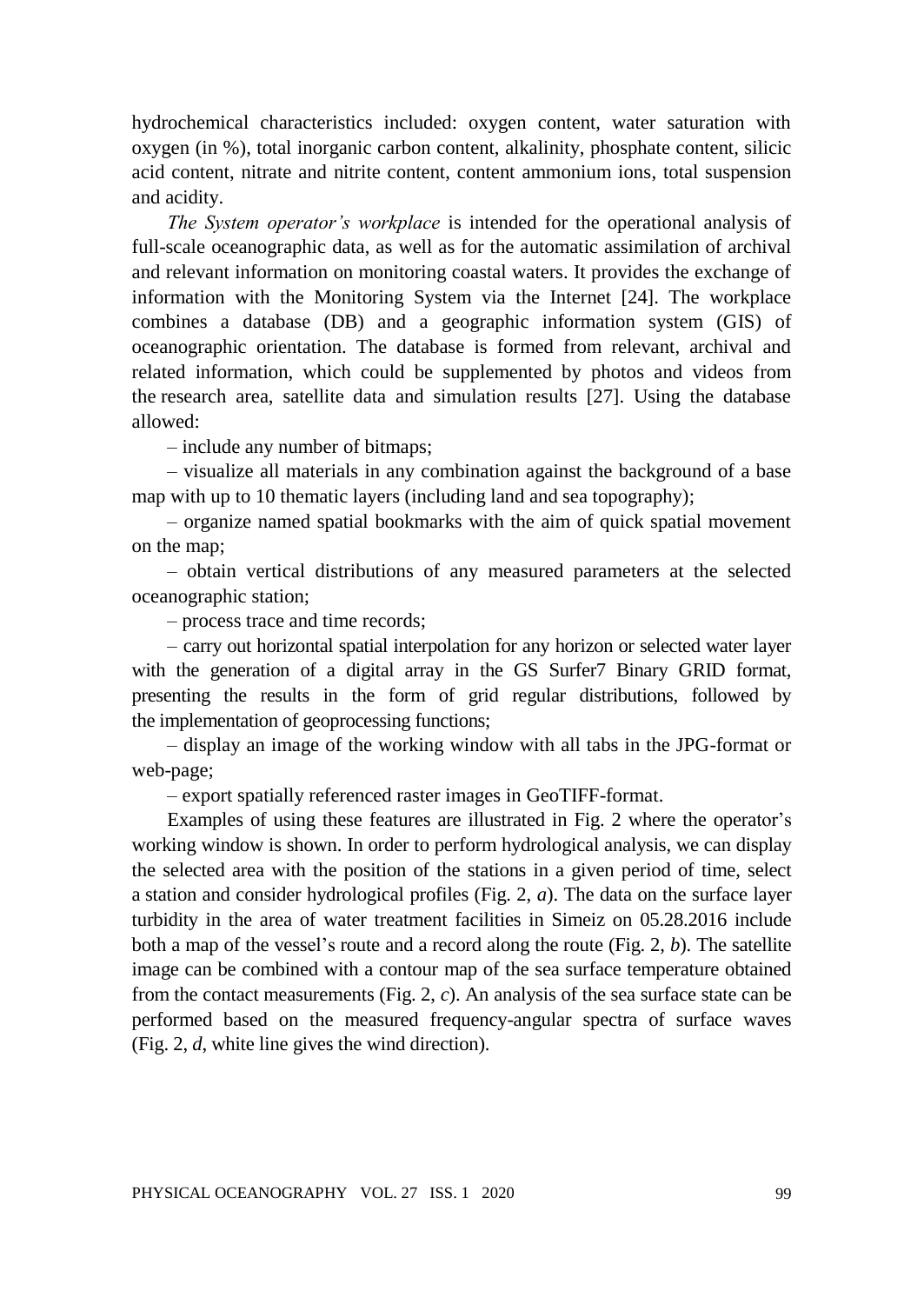

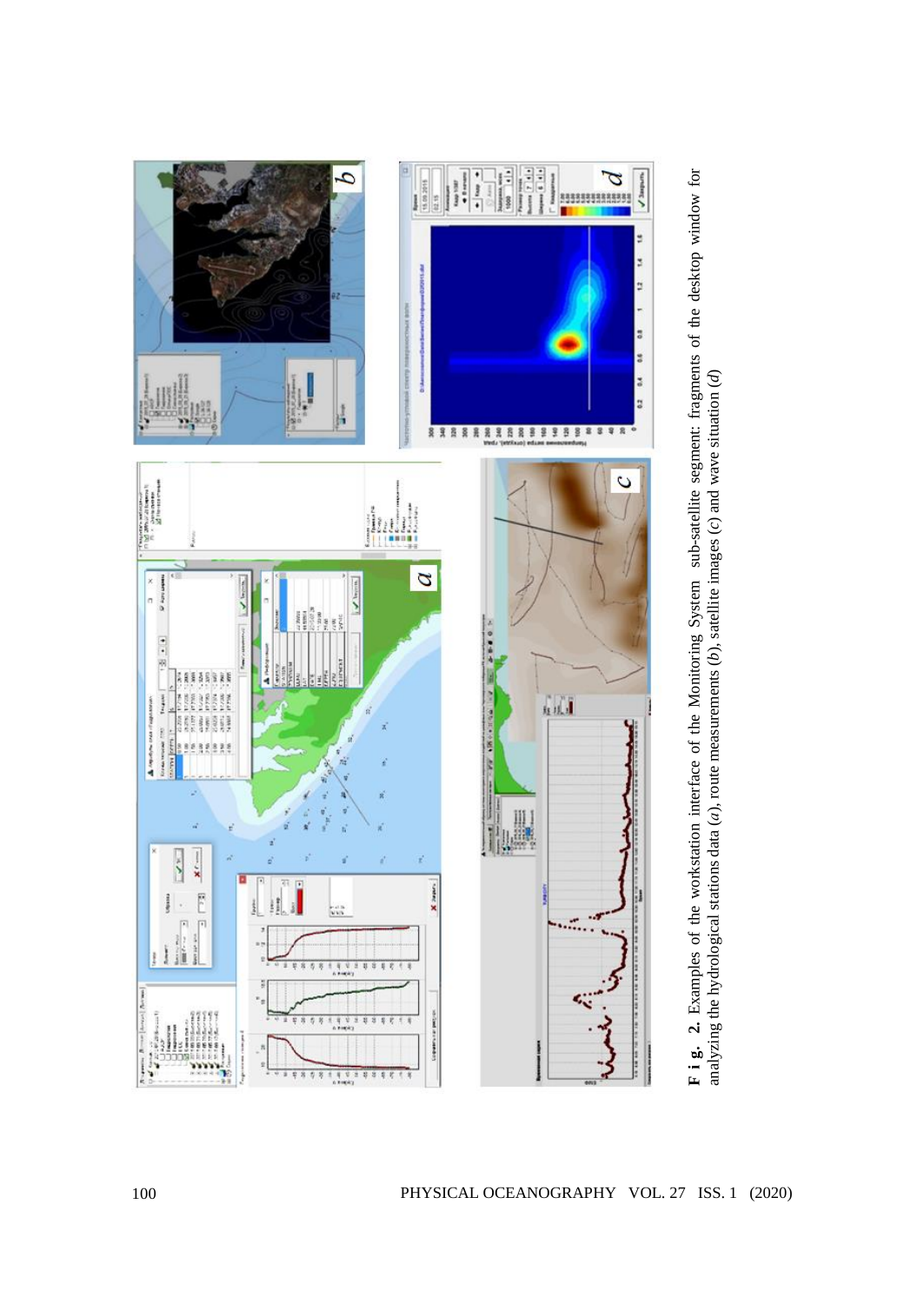### **Some results of experimental studies and their analysis**

In order to adjust the functions of the Monitoring System sub-satellite segment, during the testing of the experimental prototype of this system a series of expeditions to the areas characterized by intense anthropogenic impacts associated with deep sewers, including eight expeditions to the Crimean Peninsula shelf (table), were carried out. At the same time, satellite survey was performed from various satellites.

| Name of expedition                              | Name of test polygon                                                                  | Polygon coordinates                      | Period of expedition  |
|-------------------------------------------------|---------------------------------------------------------------------------------------|------------------------------------------|-----------------------|
| The 1 <sup>st</sup> cruise of R/V<br>"Biryuza"  | Test polygon near the<br>Heraclean Peninsular                                         | 44.490°-44.590°N,<br>33.310°-33.430°E    | July 28-31, 2015      |
| The $2nd$ cruise of R/V<br>"Biryuza"            | Test polygon near the<br>Heraclean Peninsular                                         | 44.490°-44.590°N,<br>33.310° - 33.430° E | September 9-10, 2015  |
| The 3 <sup>rd</sup> cruise of R/V<br>"Biryuza"  | Test polygon in the<br>region of stationary<br>oceanographic platform<br>in Katsiveli | 44.388°-44.398°N,<br>33.980°-33.992°E    | September 20-22, 2015 |
| Work at stationary<br>oceanographic<br>platform | Test polygon in the<br>region of Katsiveli                                            | 44.388°-44.398°N,<br>33.980°-33.992°E    | September 15-25, 2015 |
| The $4th$ cruise of R/V<br>"Biryuza"            | Test polygon near the<br>Heraclean Peninsular                                         | 44.490°-44.590°N,<br>33.310°-33.430°E    | May 20-21, 2016       |
| The 5 <sup>th</sup> cruise of R/V<br>"Biryuza"  | Test polygon near Simeiz                                                              | 44.380°-44.400°N,<br>33.995°-34.033°E    | May 27-28, 2016       |
| The $6th$ cruise of R/V<br>"Biryuza"            | Test polygon near the<br>Heraclean Peninsular                                         | 44.490° - 44.590°N,<br>33.310°-33.430°E  | September 12-13, 2016 |
| Work at stationary<br>oceanographic<br>platform | Test polygon in the<br>region of stationary<br>oceanographic platform<br>in Katsiveli | 44.388°-44.398°N,<br>33.980°-33.992°E    | September 14-30, 2016 |

| <b>Expeditions at the Crimean Peninsular shelf</b> |
|----------------------------------------------------|
|----------------------------------------------------|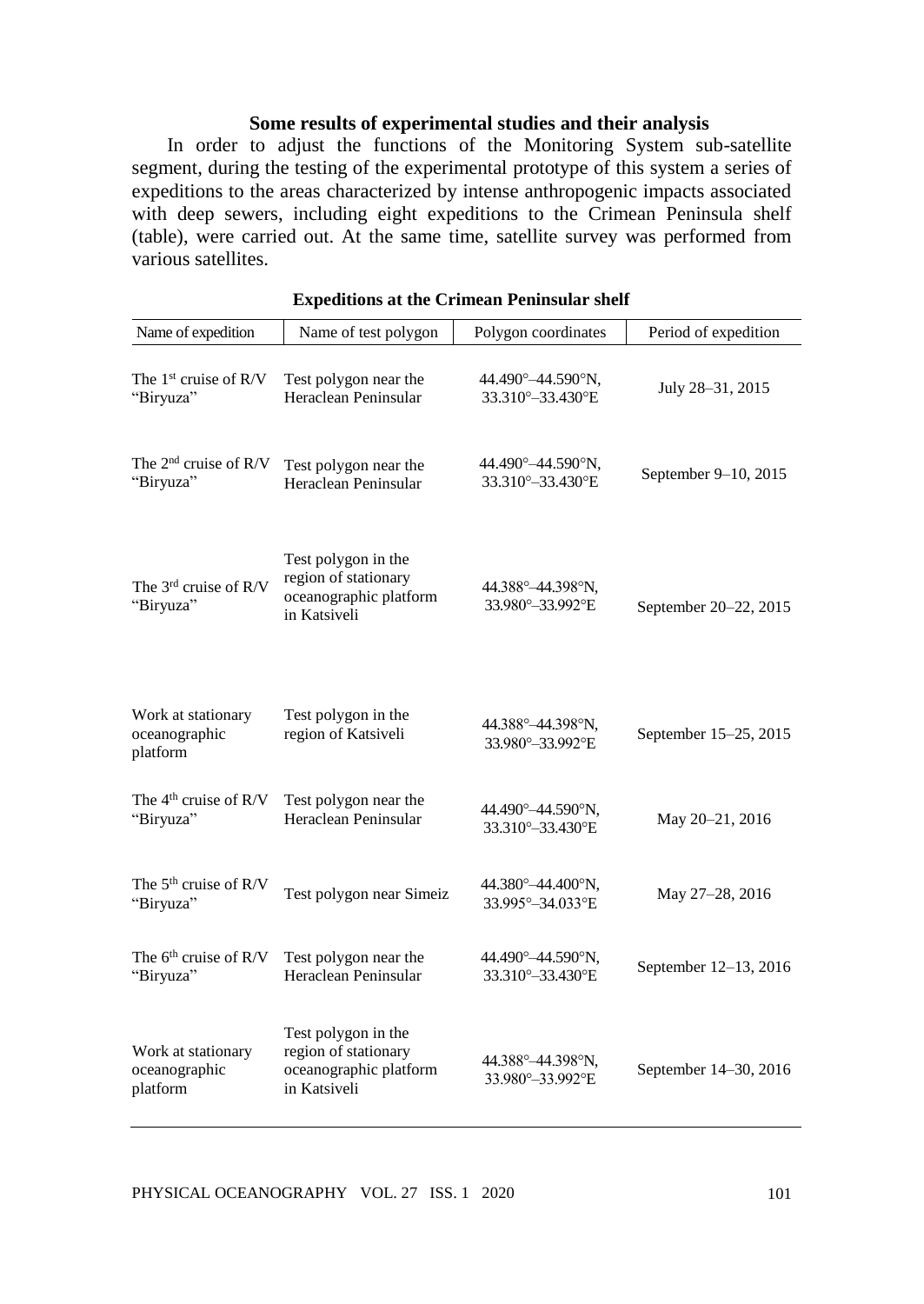During the expedition a wide range of optical characteristics of water and small-scale characteristics of the sea surface were recorded using different instruments and original techniques, such as:

– measuring instrument of spectral-angular indicator of light scattering and the sea water fluorescence,

– universal spectrophotometer for measuring the sea brightness coefficients,

- spectral measuring instrument of light attenuation indicator,
- spectral measuring instrument of underwater irradiation vertical profile,
- solar photometer for measuring the spectral optical thickness of the atmosphere,
- stereo system for evaluating the spectra of short sea waves,
- laser locator for studying the sea surface curvature,

– video recorder for detecting wave breaking, etc. (for a description of devices and methods, see, for example, [8]).

The work was carried out synchronously and quasi-synchronously with the survey of the area from *Resurs-P 1/2*, *GeoEye*, *Landsat*-7/8, *Sentinel*-1/2 [24] satellites.

The successful validation of the technique for reconstructing wave spectra from the spectra of high-resolution satellite images should be noted [25] as one of the results of experimental studies. Another important result is the identification of an emergency situation in the area of the main sewage discharge in Sevastopol. In the process of testing the functions of the Monitoring System space segment, optical anomalies were discovered on satellite images that could naturally be associated with a wastewater plume [2, 24, 28]. Within the framework of ship expeditions, a large amount of field data on the physical and biochemical characteristics of this plume, reliably showing that it is associated with the rise of wastewater to the sea surface due to the break of the sewage line [26], was obtained. Thus, reliable validation of the results of determination of the aquatic environment optical anomalies from satellite images due to the inflow of deep drains into the coastal waters from emergency breaks of collectors of dumping devices was performed [2, 24].

In Fig. 3 an example of a comprehensive analysis of the results of processing the sub-satellite data and multispectral space images obtained for a testing site in the area of the Heracles Peninsula (near Sevastopol) is given. In this example, for the remote detection of anomalies in the hydro-optical characteristics of the aquatic environment caused by the deep sewage water inflow into the aquatic environment, we used the spatial distributions of the color index values obtained as a result of specialized processing of high-resolution multispectral space images [2, 12, 13, 24].

In Fig. 3, *a* the fragments of time series of processed satellite images obtained on February 18, May 10 and 25, July 8 and September 10, 2015 from *GeoEye-*1 and *WorldView*-2, 3 satellites are given. Fig. 3, *b* represents an enlarged fragment of the processed image obtained on May 10, 2015 from the *WorldView*-3 satellite. An optical anomaly, adjoining from the southeast to the collector location line (in the area of the emergency break), is clearly visible on the fragment.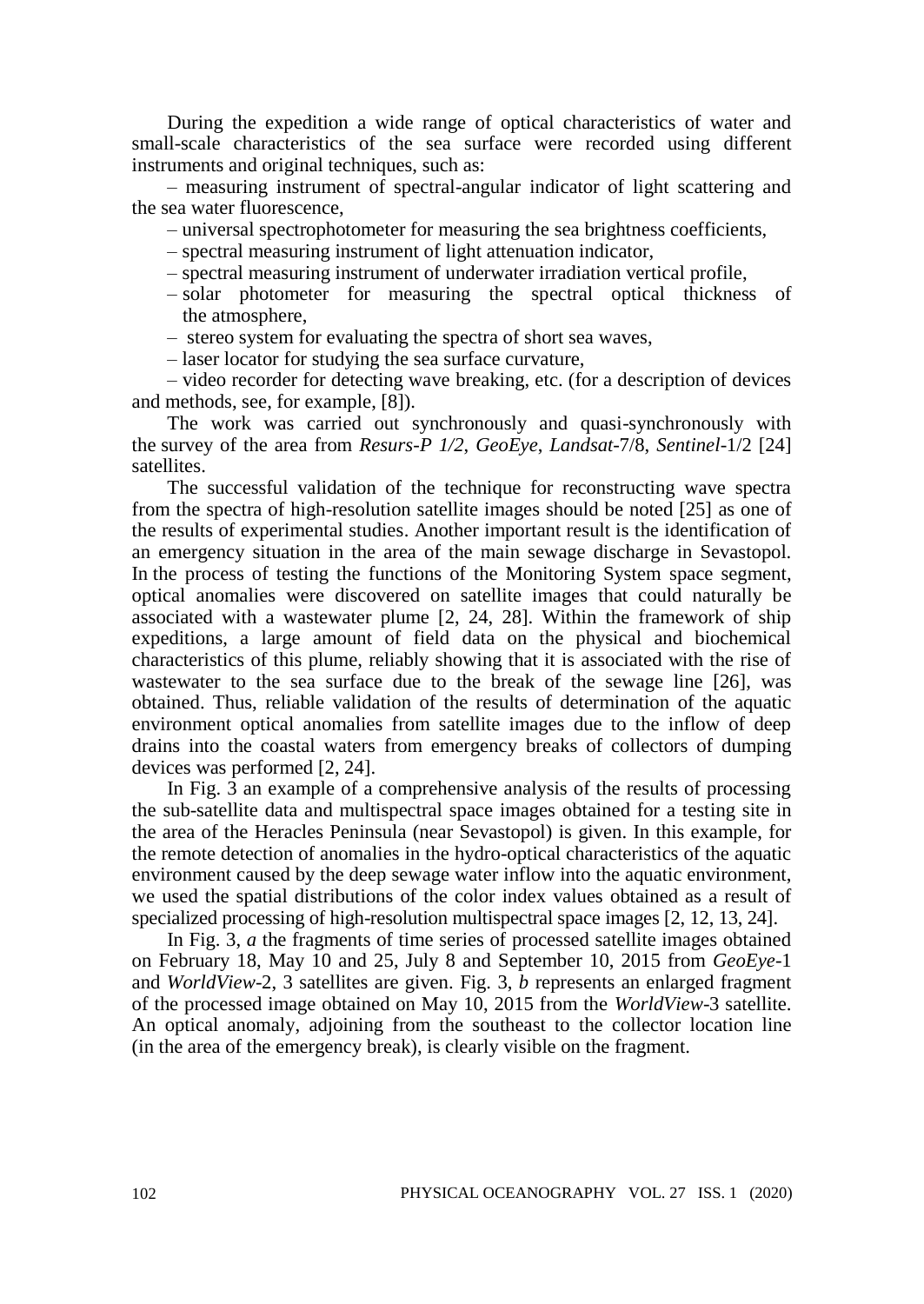

**F i g. 3.** Examples of processing space optical multi-spectral images: *а* – initial set of satellite images;  $b$  – fragment of the image for 10.05.2015;  $c$  – satellite derived optical anomalies imposed on the phosphate distribution;  $d$  – data of contact hydrooptical measurements

In Fig. 3, *c* a generalized map of anomalies (recorded in the experiments carried out in 2015) caused by the propagation of deepwater discharges from the wastewater line break is given. This figure also shows the distribution of phosphate content measured by contact sensors at depths from 0 to 5 m (increased phosphate content is observed in the area of the discharge device collector rupture). In Fig. 3, *d* the results of sub-satellite ship measurements of light attenuation at

PHYSICAL OCEANOGRAPHY VOL. 27 ISS. 1 2020 103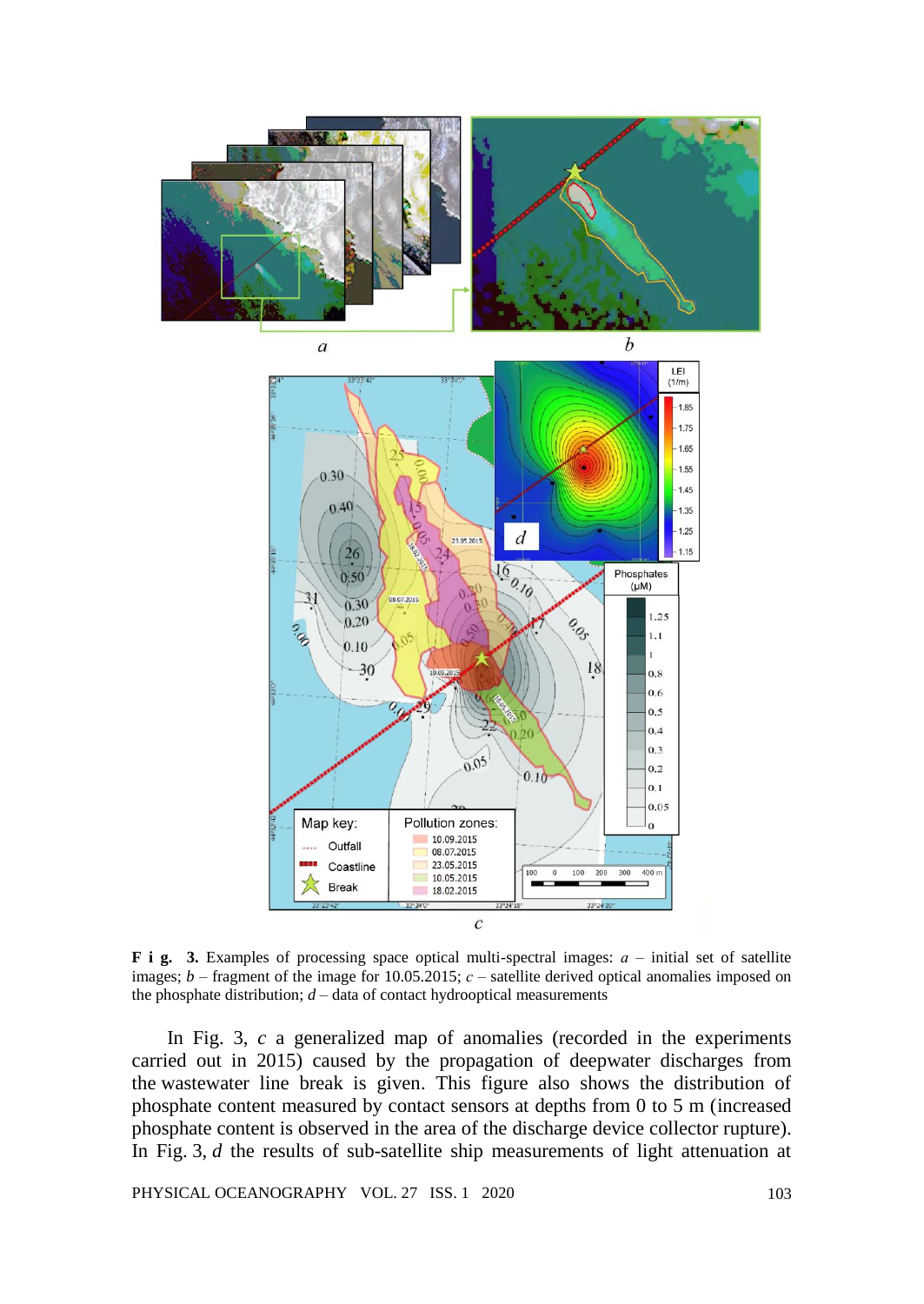a wavelength of 370 nm, in the distribution field of which there is also a sharp anomaly in the region of the emergency rupture, are presented. An analysis of Fig. 3, *c* shows that the detected rupture of the discharge device collector (symbolically marked with an asterisk) is located at about 800 m distance from the coast, while the discharge device has a total length of 3.3 km. It must be therefore concluded that the emergency break of the main wastewater line takes place.

#### **Conclusion**

Based on the concept of ground-to-space monitoring of coastal waters, a ground-space system sub-satellite segment for monitoring the anthropogenic impacts on the offshore areas of the Black Sea coast of the Russian Federation was created. This provides the collection, processing and storage of information received from contact sensors. In order to refine the functions of the monitoring system sub-satellite segment, a number of field studies were performed. During them, simultaneously with satellite imagery, the distributions of significant parameters of the aquatic environment were measured.

During the implementation the following works were carried out: validation of the technique for reconstructing sea wave spectra from the ones of highresolution satellite images, validation of the selection results of aquatic environment optical anomalies from satellite images due to the entry of deep drains into the coastal waters from emergency breaks of dumping device collectors. Based on the processing of the obtained experimental data, the level of anthropogenic impacts on the coastal waters was quantified for a number of test polygons. The emergency state of deep wastewater collectors has been identified. An extensive database of ground and space data has been compiled. The effectiveness of integrated ground-to-space monitoring for identifying anthropogenic impacts on coastal waters was demonstrated.

#### **REFERENCES**

- 1. Zaitsev, Yu., 2008. *Introduction to the Black Sea Ecology*. Odessa: Smil Edition and Publishing Agency ltd, 228 p. Available at: http://hdl.handle.net/1834/12945 [Accessed: 20 December 2020].
- 2. Bondur, V.G., Vorobyev, V.E., Zamshin, V.V., Serebryany, A.N., Latushkin, A.A., Li, M.E., Martynov, O.V., Hurchak, A.P. and Grinchenko, D.V., 2018. Monitoring Anthropogenic Impact on Some Coastal Water Areas of the Black Sea Using Multispectral Satellite Imagery. *Izvestiya, Atmospheric and Oceanic Physics*, 54(9), pp. 1008-1022. https://doi.org/10.1134/S0001433818090098
- 3. Oguz, T. and Velikova, V., 2010. Abrupt Transition of the Northwestern Black Sea Shelf Ecosystem from a Eutrophic to an Alternative Pristine State. *Marine Ecology Progress Series*, 405, pp. 231-242. https://doi.org/10.3354/meps08538
- 4. Borja, A., 2014. Grand Challenges in Marine Ecosystems Ecology. *Frontiers in Marine Science*, 1, 1. https://doi.org/10.3389/fmars.2014.00001
- 5. Acocella, V., 2015. Grand Challenges in Earth Science: Research Toward a Sustainable Environment. *Frontiers in Earth Science*, 3, 68. https://doi.org/10.3389/feart.2015.00068
- 6. Muller‐Karger, F.E., Hestir, E., Ade, C., Turpie, K., Roberts, D.A., Siegel, D., Miller, R.J., Humm, D. and Izenberg, N. [et al.], 2018. Satellite Sensor Requirements for Monitoring Essential Biodiversity Variables of Coastal Ecosystems. *Ecological Applications*, 28, pp. 749- 760. https://doi.org/10.1002/eap.1682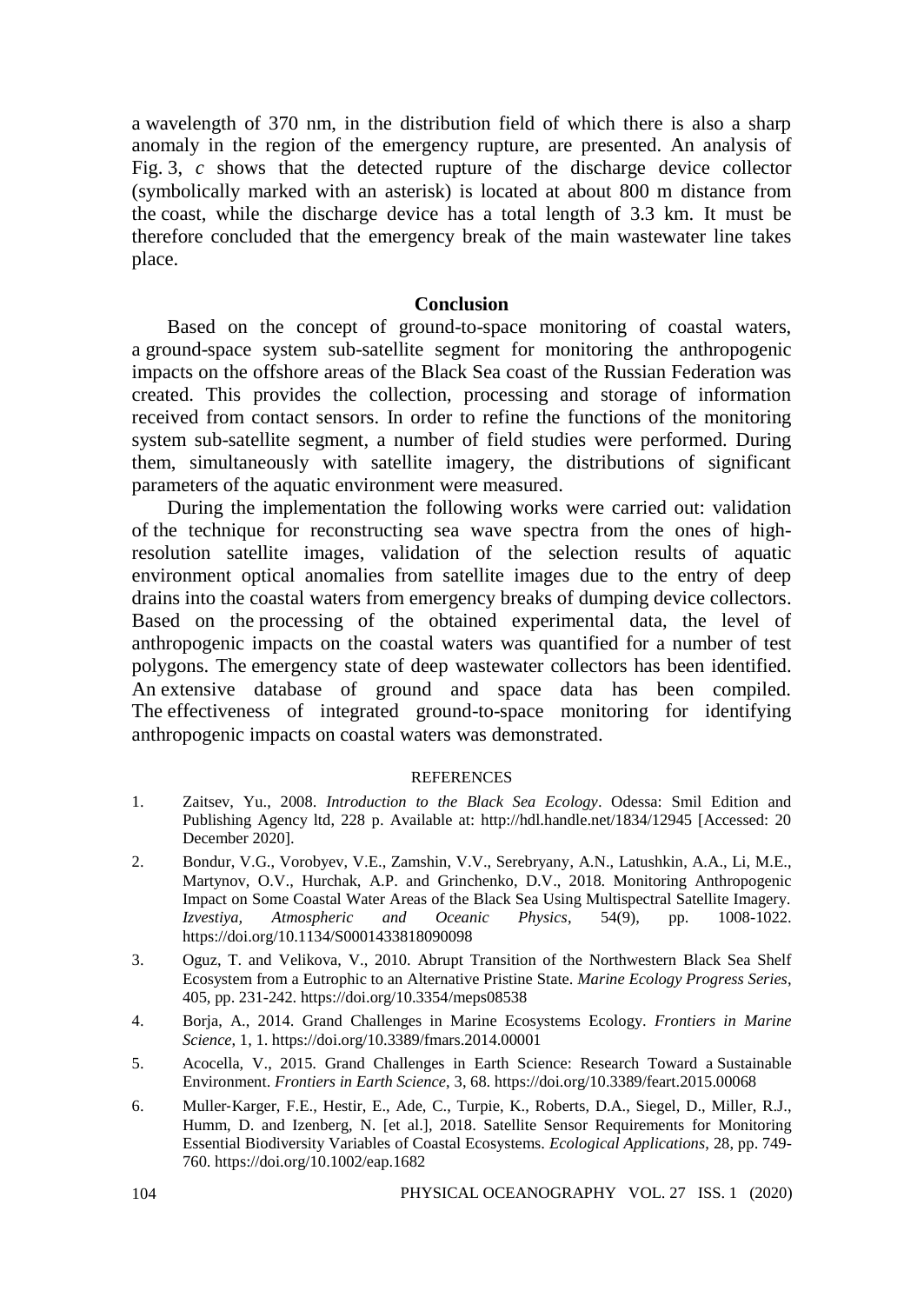- 7. Ghosh, M.K., Kumar, L. and Roy, C., 2015. Monitoring the Coastline Change of Hatiya Island in Bangladesh Using Remote Sensing Techniques. *ISPRS Journal of Photogrammetry and Remote Sensing*, 101, pp. 137-144. https://doi.org/10.1016/j.isprsjprs.2014.12.009
- 8. Ivanov, V.A. and Dulov, V.A., eds., 2014. *Monitoring of the Coastal Zone in the Black Sea Experimental Sub-Satellite Testing Area*. Sevastopol: ECOSI-Gidrofizika, 526 p. (in Russian).
- 9. Bondur, V.G., Filatov, N.N., Grebenyuk, Y.V., Dolotov, Yu.S., Zdorovennov, R.E., Petrov, M.P. and Tsidilina, M.N., 2007. Studies of Hydrophysical Processes During Monitoring of the Anthropogenic Impact on Coastal Basins Using the Example of Mamala Bay of Oahu Island in Hawaii. *Oceanology*, 47(6), pp. 769-787. https://doi.org/10.1134/S0001437007060033
- 10. Bondur, V. and Tsidilina, M., 2005. Features of Formation of Remote Sensing and Sea Truth Databases for the Monitoring of Anthropogenic Impact on Ecosystems of Coastal Water Areas. In: ISRSE, 2005. *Proceedings of 31st International Symposium on Remote Sensing of Environment*. ISRSE, pp. 192-195.
- 11. Keeler, R., Bondur, V.G. and Vithanage, D., 2004. Sea Truth Measurements for Remote Sensing of Littoral Water. *Sea Technology*, 45(4), pp. 53-58.
- 12. Bondur, V.G., Keeler, R.N., Starchenkov, S.A. and Rybakova, N.I., 2006. Monitoring of the Pollution of the Ocean Coastal Water Areas Using Space Multispectral High Resolution Imagery. *Issledovanie Zemli iz Kosmosa*, (6), pp. 42-49 (in Russian).
- 13. Bondur, V.G. and Zubkov, E.V., 2005. Showing up the Small-Scale Ocean Upper Layer Optical Inhomogeneities by the Multispectral Space Images with the High Surface Resolution. Part 1. The Canals and Channels Drainage Effects at the Coastal Zone. *Issledovanie Zemli iz Kosmosa*, (4), pp. 54-61 (in Russian).
- 14. Bondur, V., 2005. Complex Satellite Monitoring of Coastal Water Areas. In: ISRSE, 2005. *Proceedings of 31st International Symposium on Remote Sensing of Environment*. ISRSE, 7 p. Available at: http://www.aerocosmos.info/pdf/1/2005\_31\_ISRSE\_Bondur.pdf [Accessed: 10 December 2019].
- 15. Bondur, V.G., 2011. Satellite Monitoring and Mathematical Modelling of Deep Runoff Turbulent Jets in Coastal Water Areas. In: F.S. García Einschlag ed., 2011. *Waste Water - Evaluation and Management*. London: Intech OpenLimited, pp. 155-180. doi:10.5772/16134
- 16. Lavrova, O.Yu., Kostianoy, A.G., Lebedev, S.A., Mityagina, V.I., Ginzburg, A.I., Sheremet, N.A., 2011. *Complex Satellite Monitoring of the Russian Seas*. Moscow: SRI RAS, 470 p. (in Russian).
- 17. Robinson, I.S., 2010. *Discovering the Ocean from Space. The Unique Applications of Satellite Oceanography*. Berlin: Springer, 638 p. doi:10.1007/978-3-540-68322-3
- 18. Lavrova, O.Yu., Mityagina, M.I. and Kostianoy, A.G., 2016. *Satellite Methods for Detecting and Monitoring Marine Zones of Ecological Risk.* Moscow: SRI RAS, 336 p.
- 19. Bruno, M.F., Molfetta, M.G., Pratola, L., Mossa, M., Nutricato, R., Morea, A., Nitti, D.O. and Chiaradia, M.T., 2019. A Combined Approach of Field Data and Earth Observation for Coastal Risk Assessment. *Sensors*, 19(6), 1399. https://doi.org/10.3390/s19061399
- 20. Bondur, V.G. and Starchenkov, S.A., 2001. [Methods and Programs of Aerospace Imagery Processing and Classification]. *Proceedings of the Higher Educational Institutions. Izvestia Vuzov «Geodesy and Aerophotosurveying»*, (3), pp. 118-143 (in Russian).
- 21. Bondur, V.G., Zhurbas, V.M. and Grebenyuk, Y.V., 2006. Mathematical Modeling of Turbulent Jets of Deep-Water Sewage Discharge into Coastal Basins. *Oceanology*, 46(6), pp. 757-771. https://doi.org/10.1134/S0001437006060014
- 22. Bondur, V.G., Grebenjuk, Y.V. and Sabinin, K.D., 2008. Variability of Internal Tides in the Coastal Water Area of Oahu Island (Hawaii). *Oceanology*, 48(5), pp. 611-621. https://doi.org/10.1134/S0001437008050019
- 23. Bondur, V.G., Grebenyuk, Y.V. and Sabynin, K.D., 2009. The Spectral Characteristics and Kinematics of Short-Period Internal Waves on the Hawaiian Shelf. *Izvestiya, Atmospheric and Oceanic Physics*, 45(5), 598. https://doi.org/10.1134/S0001433809050077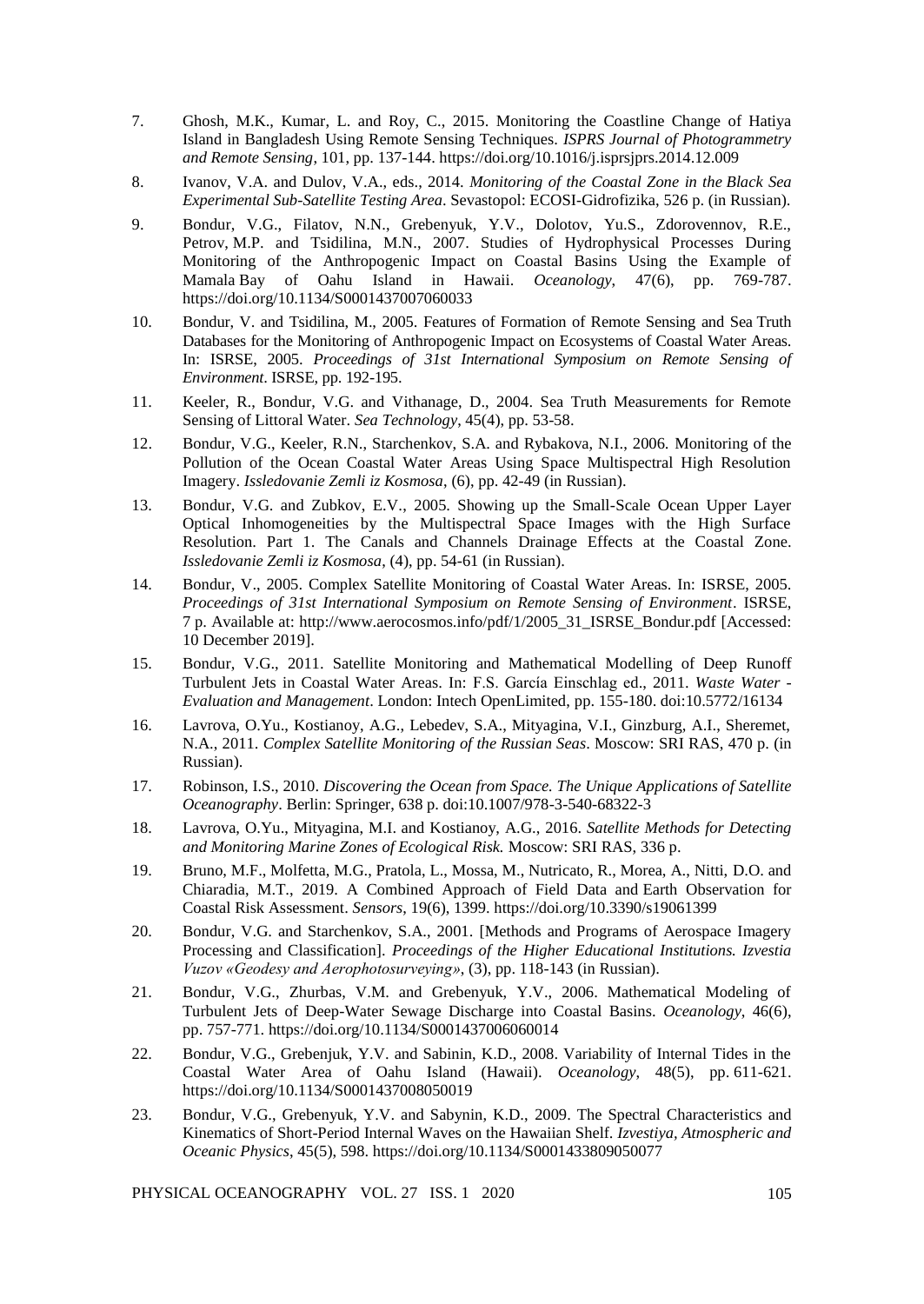- 24. Bondur, V.G. and Zamshin, V.V., 2018. Comprehensive Ground-Space Monitoring of Anthropogenic Impact on Russian Black Sea Coastal Water Areas. In: K. Anisimov [et al.], eds., 2018. *Proceedings of the Scientific-Practical Conference "Research and Development-2016"*. Cham: Springer, pp. 625-637. https://doi.org/10.1007/978-3-319-62870-7\_66
- 25. Bondur, V.G., Dulov, V.A., Murynin, A.B. and Ignatiev, V.Yu., 2016. Retrieving Sea-Wave Spectra Using Satellite-Imagery Spectra in a Wide Range of Frequencies. *Izvestiya, Atmospheric and Oceanic Physics*, 52(6), pp. 637-648. https://doi.org/10.1134/S0001433816060049
- 26. Bondur, V.G., Ivanov, V.A., Dulov, V.A., Goryachkin, Yu.N., Zamshin, V.V., Kondratiev, S.I., Lee, M.E., Mukhanov, V.S., Sovga, E.E. and Chukharev, A.M., 2018. Structure and Origin of the Underwater Plume Near Sevastopol. *Fundamentalnaya i Prikladnaya Gidrofizika*, 11(4), pp. 42-54. doi:10.7868/S2073667318040068
- 27. Dolotov, V.V. and Dolotov, A.V., 2016. GIS for Monitoring of Anthropogenic Pressure to the Sea Shelf Zones. In: SSC RAS, 2016. *Indicators of Climatic Changes in Marine Ecosystems: Collection of articles of the IV International Conference GeoiD'2016 (October 3–7, 2016, Sukhum, Abkhazia)*. Rostov-on-Don: SSC RAS Publishers, pp. 16-27. Available at: https://www.researchgate.net/publication/312470190\_GIS\_for\_monitoring\_of\_anthropogenic\_p ressure to the sea shelf zones [Accessed: 10 December 2019].
- 28. Dulov, B.A., Yurovskaya, M.V. and Kozlov, I.E., 2015. Coastal Zone of Sevastopol on High Resolution Satellite Images. *Physical Oceanography*, (6), pp. 39-54. doi:10.22449/1573- 160X-2015-6-39-54

#### *About the authors:*

**Valeriy G. Bondur –** Scientific Director, AEROCOSMOS Research Institute for Aerospace Monitoring (4 Gorokhovskiy per., Moscow, 105064, Russian Federation), Dr. Sci. (Engineering), Professor, Vice President of Russian Academy of Sciences, **ORCID ID: 0000-0002-2049-6176, ResearcherID: G-3130-2014, SPIN-code: 3671-9808, Scopus Author ID: 6602420154,** vgbondur@aerocosmos.info

**Vitaliy A. Ivanov** , Head of Research Group on Coastal Studies, Marine Hydrophysical Institute of RAS (2 Kapitanskaya Str., Sevastopol, 299011, Russian Federation), Academician of Russian Academy of Sciences, Dr. Sci. (Phys.-Math.), Professor, **ResearcherID: I-7436-2013**

**Vladimir E. Vorob'ev**, Interim Director, AEROCOSMOS Research Institute for Aerospace Monitoring (4 Gorokhovskiy per., Moscow, 105064, Russian Federation), **ORCID ID: 0000-0003- 0834-496X, ResearcherID: G-3172-2014, SPIN-code: 4803-5315, Scopus Author ID: 57200694592**, office@aerocosmos.info

**Vladimir A. Dulov**, Head of Applied Sea Physics Laboratory of Remote Sensing Department, Marine Hydrophysical Institute of RAS (2 Kapitanskaya Str., Sevastopol, 299011, Russian Federation), Dr. Sci. (Phys.-Math.), **ORCID ID: 0000-0002-0038-7255, ResearcherID: F-8868-2014, SPIN-code: 8303-6244, Scopus Author ID: 6602725409**, dulov@mhi-ras.ru

**Vyacheslav V. Dolotov**, Senior Research Associate, Marine Hydrophysical Institute of RAS (2 Kapitanskaya Str., Sevastopol, 299011, Russian Federation), Ph. D. (Chem.), **ORCID ID: 0000-0002-1485-2883, ResearcherID: N-3047-2017, SPIN-code: 1496-5526, Scopus Author ID: 6602997067**, vdolotov@mail.ru

**Victor V. Zamshin**, Head of the Aerospace Information Processing Department, AEROCOSMOS Research Institute for Aerospace Monitoring (4 Gorokhovskiy per., Moscow, 105064, Russian Federation), **ORCID ID: 0000-0003-4285-172X, ResearcherID: G-3224-2014, SPIN-code: 1416-0616, Scopus Author ID: 57205502046**, office@aerocosmos.info

**Sergey I. Kondratev**, Senior Research Associate, Marine Hydrophysical Institute of RAS (2 Kapitanskaya Str., Sevastopol, 299011, Russian Federation), Ph. D. (Chem.), **ORCID ID: 0000-0002-2049-7750, ResearcherID: F-8972-2019, SPIN-код: 1496-5526, Scopus Author ID: 35784380700**, skondratt@mail.ru